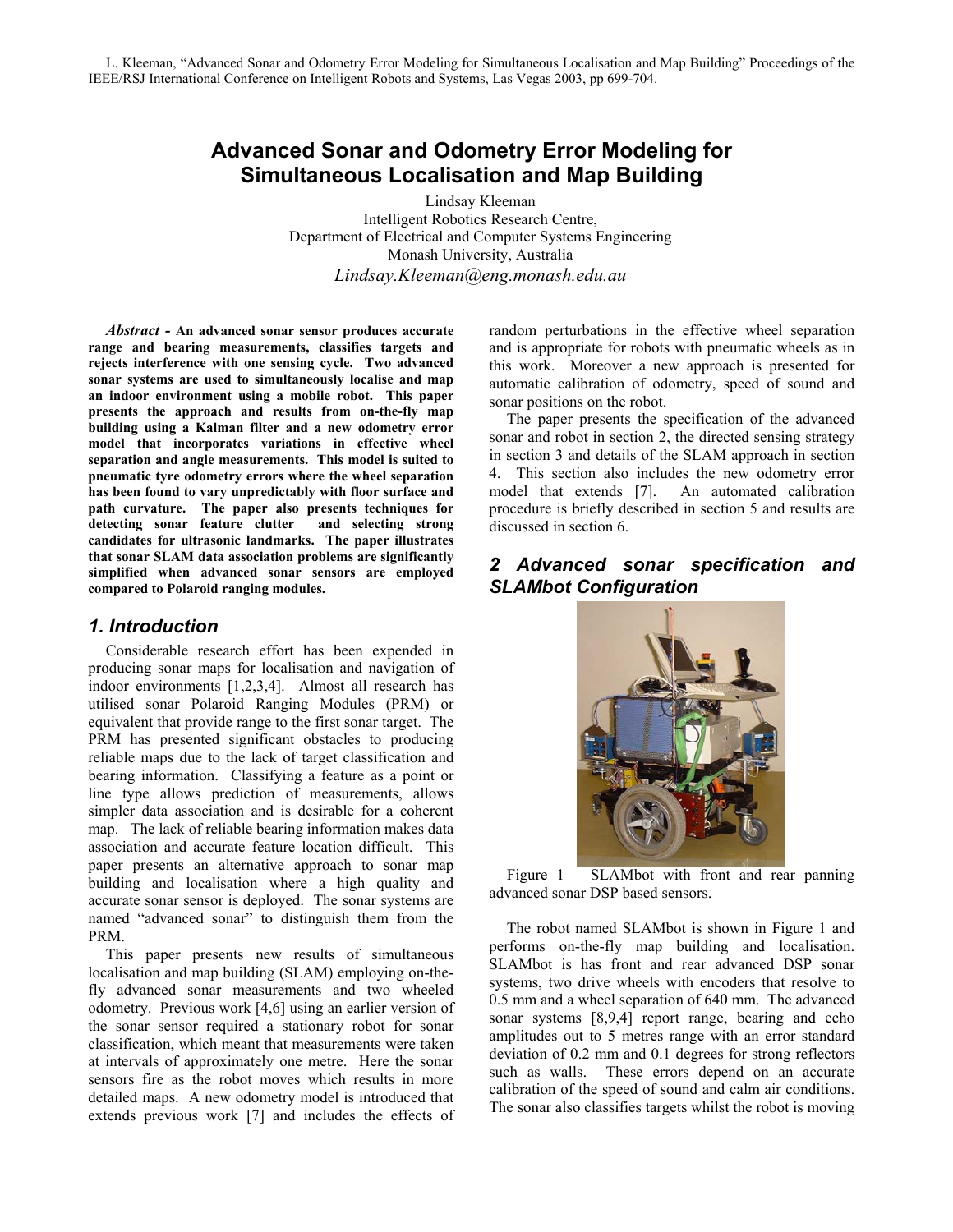with a single measurement cycle of approximately  $35 - 4.1$  Robot state vector msec using nearly simultaneous firing of two transmitters. Classification types are planes, right-angled concave corners and edge reflectors. The sonar systems can smoothly rotate whilst sensing. The pan encoders resolve to 0.18 degrees. Interference between the sonar systems and from external sources is rejected using a double pulse scheme [9,10]. Sonar measurements are time stamped by the sensor to 1 msec resolution and the sensor clock is regularly synchronised to the host Linux computer clock to within 2 msecs using real time high priority threads.

# sound can vary significantly. *3 Wipe directed sensing strategy*

A simple directed sensing strategy is employed during mapping experiments. Each sonar sensor continuously pans forwards and backwards across its full angle range of 225 degrees at 60 deg/sec similar to a windscreen wiper. For the purposes of SLAM, the robot motion is controlled manually with a joystick.

# 3.1 Measurement Selection and Clutter

For each sonar cycle only one measurement is retained for reasons of simplicity and robustness. The maximum amplitude measurement is used since selects good ultrasonic landmarks. After each scan, sonar measurements are clustered based on target position compensated by odometry. A new measurement within a small difference to any one in a cluster under construction is included in the cluster. The maximum amplitude measurement of the cluster is then presented to the SLAM Extended Kalman filter. There are two reasons that *every* measurement is not processed by the Kalman filter: (i) sonar errors are highly correlated in time and space [10] and so little new information would be obtained from the same target and (ii) the processing time per measurement for SLAM cannot keep up with the sensor data rate.

Cluster statistics are kept to allow rejection of cluttered clusters that can cause incorrect associations in the Kalman filter. The statistics are the deviation in ranges and bearings referenced to the robot position at the start of the scan. The most common target type to encounter clutter is the edge, and is rejected when the range and bearing deviations exceed 2.5 mm per metre range or 0.2 degrees per metre range.

# *4 SLAM implementation*

A Kalman filter based SLAM implementation is employed based on the description by Davison [11] where all map features are updated on each measurement step. There are many approaches reported [5,4,11,12,13] that speed up the update of the features and their covariances based on approximations and local map decompositions.

The robot state represents the angle and position of the robot and the speed of sound as follows:

$$
\mathbf{x} = \begin{bmatrix} \theta & x & y & c \end{bmatrix}^T \tag{1}
$$

The position is referenced to the centre of the drive wheel axis. The speed of sound is estimated on-the-fly since it increases by about 0.5% per degree Celsius and is affected to a lesser extent by humidity and carbon dioxide levels. Over the duration of a SLAM mission the speed of

# 4.2 Feature Representation

Three types of features are identified by the advanced sonar sensors – planes, concave corners and edges. The latter two types are represented by a two dimensional point  $(x_p, y_p)$ . The plane feature is represented by a line with an angle  $\phi$  and the minimum distance  $d$  to the global coordinate system origin as shown in Figure 2. A point on the line *(*φ*, d)* satisfies the parametric equation:

$$
x = d\cos\phi + t\sin\phi
$$
  
\n
$$
y = d\sin\phi + t\cos\phi
$$
\n(2)

where *t* is the signed distance from the nearest point on the line to the origin. The representation  $(\phi, d)$  of a line has the alternative of  $(\phi + \pi, -d)$  that results in the same parametric equations except *t* reverses sign. Here the two lines are considered different since they correspond to sensing from different sides of the line. The angle of the line always corresponds to the sonar sensing direction. If the line were sensed from the other side to the coordinate origin, a negative distance parameter would be recorded. Previous sonar mapping work [14] used the line representation *(a, b)* to represent a line with equation  $ax+by=a^2+b^2$  as shown in Figure 2. This representation may become ill-conditioned when a lines passes nearby the origin.



The extent of a line is represented by maximum and minimum *t* parameters  $t_{max}$  and  $t_{min}$  from equation (2).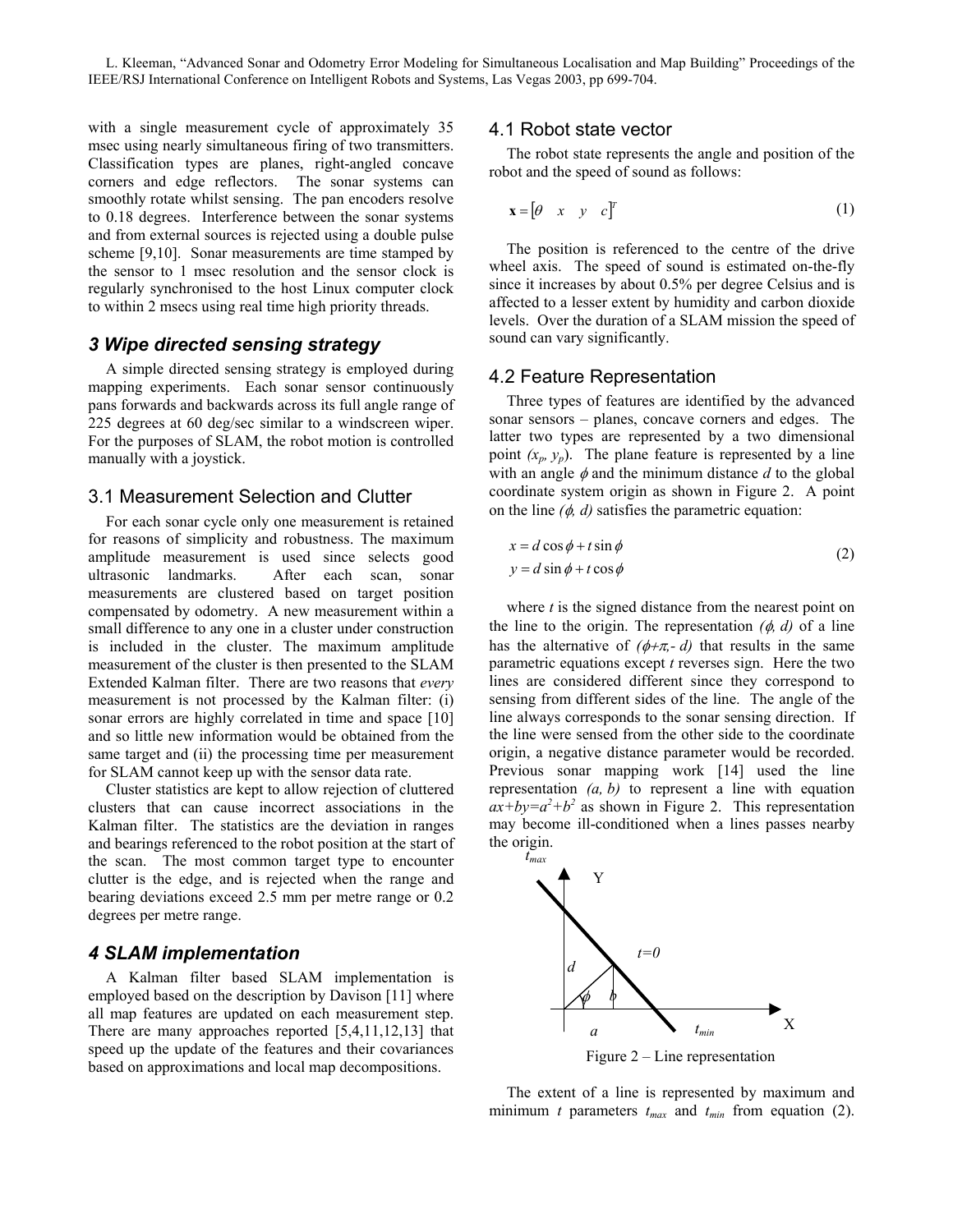New sonar measurements are only fused with the line if their *t* parameter lies in the interval  $[t_{max} + ext, t_{min}-ext]$ where 0.4 metres has been chosen for *ext*.

Similarly point features represent an extent based on "viewing" angles which are restricted to less than a 90 degrees range per feature to account for the properties of corners and edges in practice. In particular the occurrence of corridor wall mouldings shown in Figure 3 are classified by the sonar as an edge. The moulding protrudes a centimetre from the wall which is not sufficient to allow the formation of a virtual image of the sonar transducers. Nevertheless these features are strong acoustic reflectors. By restricting a single feature to 90 degrees viewing angle, the left and right "edges" in Figure 3 are prevented from fusing in the SLAM algorithm. To help with maintenance of map features, the number of sensor measurements associated with a feature is recorded along with the times of these measurements. This can be referenced to an array of times linked to robot poses.



Figure 3 – Plan view of a wall mouldings classified as a sonar edge.

#### 4.3 Odometry error model

The robot odometry estimate of robot pose at time step  $k+1$  is determined using the following [7] equations:

$$
\mathbf{x}(k) \equiv \begin{bmatrix} \theta(k) & x(k) & y(k) \end{bmatrix}^T
$$
  
\n
$$
\mathbf{y}(k) \equiv \begin{bmatrix} L_R(k) & L_L(k) & B \end{bmatrix}^T
$$
  
\n
$$
\mathbf{x}(k+1) = \mathbf{x}(k) + \mathbf{f}(\mathbf{x}(k), \mathbf{y}(k))
$$
\n(3)

$$
\mathbf{f}(\mathbf{x}(k), \mathbf{y}(k)) = \begin{bmatrix} \frac{L_R - L_L}{B} \\ \frac{L_R + L_L}{2} \cos\left(\theta(k) + \frac{L_R - L_L}{2B}\right) \\ \frac{L_R + L_L}{2} \sin\left(\theta(k) + \frac{L_R - L_L}{2B}\right) \end{bmatrix}
$$
(4)

where at time step  $k$ ,  $\theta(k)$  is the robot heading angle, and  $x(k)$  and  $y(k)$  are the x and y coordinates of the centre of the robot wheel axis. The error model adopted here assumes the error sources are additive white noise on the wheel separation, *B*, and the left and right wheel length measurements, *LL* and *LR*. This work extends previous work [7] that considers noise on  $L<sub>L</sub>$  and  $L<sub>R</sub>$  alone. The robot employed in the current work has wide inflatable tyres that provide good traction at the expense of wheel separation variation. Calibration experiments have shown

that the effective wheel separation varies with floor surface and path curvature in an unpredictable manner. Using a first order Taylor expansion of equations (3,4) the iterative equation can be derived in terms of the Jacobians *<u>f***</del>** and **<u>***f***</u>** :</u>

$$
\frac{\partial f}{\partial x}
$$
 and  $\frac{\partial f}{\partial y}$ 

$$
\Delta \mathbf{x}(k+1) \approx \left( \mathbf{I} + \frac{\partial \mathbf{f}}{\partial \mathbf{x}} \right) \Delta \mathbf{x}(k) + \frac{\partial \mathbf{f}}{\partial \mathbf{y}} \Delta y(k)
$$
 (5)

where

$$
\mathbf{I} + \frac{\partial \mathbf{f}}{\partial \mathbf{x}} = \begin{bmatrix} 1 & 0 & 0 \\ -L\sin\theta & 1 & 0 \\ L\cos\theta & 0 & 1 \end{bmatrix}
$$
 (6)

$$
\frac{\partial \mathbf{f}}{\partial \mathbf{y}} = \begin{bmatrix} \frac{1}{B} & -\frac{1}{B} & -\frac{D}{B} \\ \frac{\cos \theta}{2} & \frac{L \sin \theta}{B} & \frac{\cos \theta}{2} + \frac{L \sin \theta}{B} & \frac{D.L}{2B} \sin \theta \\ \frac{\sin \theta}{2} + \frac{L \cos \theta}{B} & \frac{\sin \theta}{2} - \frac{L \cos \theta}{B} & -\frac{D.L}{2B} \cos \theta \end{bmatrix} (7)
$$

$$
L = \frac{L_R + L_L}{2} \quad D = \frac{L_R - L_L}{B} \quad \theta = \theta(k) + \frac{L_R - L_L}{2B} \quad (8)
$$

The covariance of the error in the robot pose at step *k+1* is now derived in terms of step *k*:

$$
\mathbf{P}(k+1) = E\langle \Delta \mathbf{x}(k+1) \Delta \mathbf{x}(k+1)^{T} \rangle
$$
  
\n
$$
= \left( \mathbf{I} + \frac{\partial \mathbf{f}}{\partial \mathbf{x}} \right) E\langle \Delta \mathbf{x}(k) \Delta \mathbf{x}(k)^{T} \rangle \left( \mathbf{I} + \frac{\partial \mathbf{f}}{\partial \mathbf{x}} \right)^{T}
$$
  
\n
$$
+ \frac{\partial \mathbf{f}}{\partial \mathbf{y}} E\langle \Delta y(k) \Delta y(k)^{T} \rangle \frac{\partial \mathbf{f}}{\partial \mathbf{y}}^{T}
$$
  
\n
$$
= \underbrace{\mathbf{P}(k) + \mathbf{P}(k) \frac{\partial \mathbf{f}}{\partial \mathbf{x}}^{T} + \frac{\partial \mathbf{f}}{\partial \mathbf{x}} \mathbf{P}(k) + \frac{\partial \mathbf{f}}{\partial \mathbf{x}} \mathbf{P}(k) \frac{\partial \mathbf{f}}{\partial \mathbf{x}}^{T}}_{\text{covariance propagation}}
$$
  
\n
$$
+ \underbrace{\frac{\partial \mathbf{f}}{\partial \mathbf{y}} \mathbf{Q}(k) \frac{\partial \mathbf{f}}{\partial \mathbf{y}}^{T}}_{\text{new error}}
$$

where  $E$  is expectation and  $Q(k)$  is the error covariance of **y**(k), the wheel measurements and separation. Note that in equation (9) the errors in robot pose, **x**, at time *k* and the new errors in odometry parameters **y** at time *k* are assumed to be independent. The 4 terms involving **P**(k) in the equation (9) can be reduced to the following equations that are efficient to implement: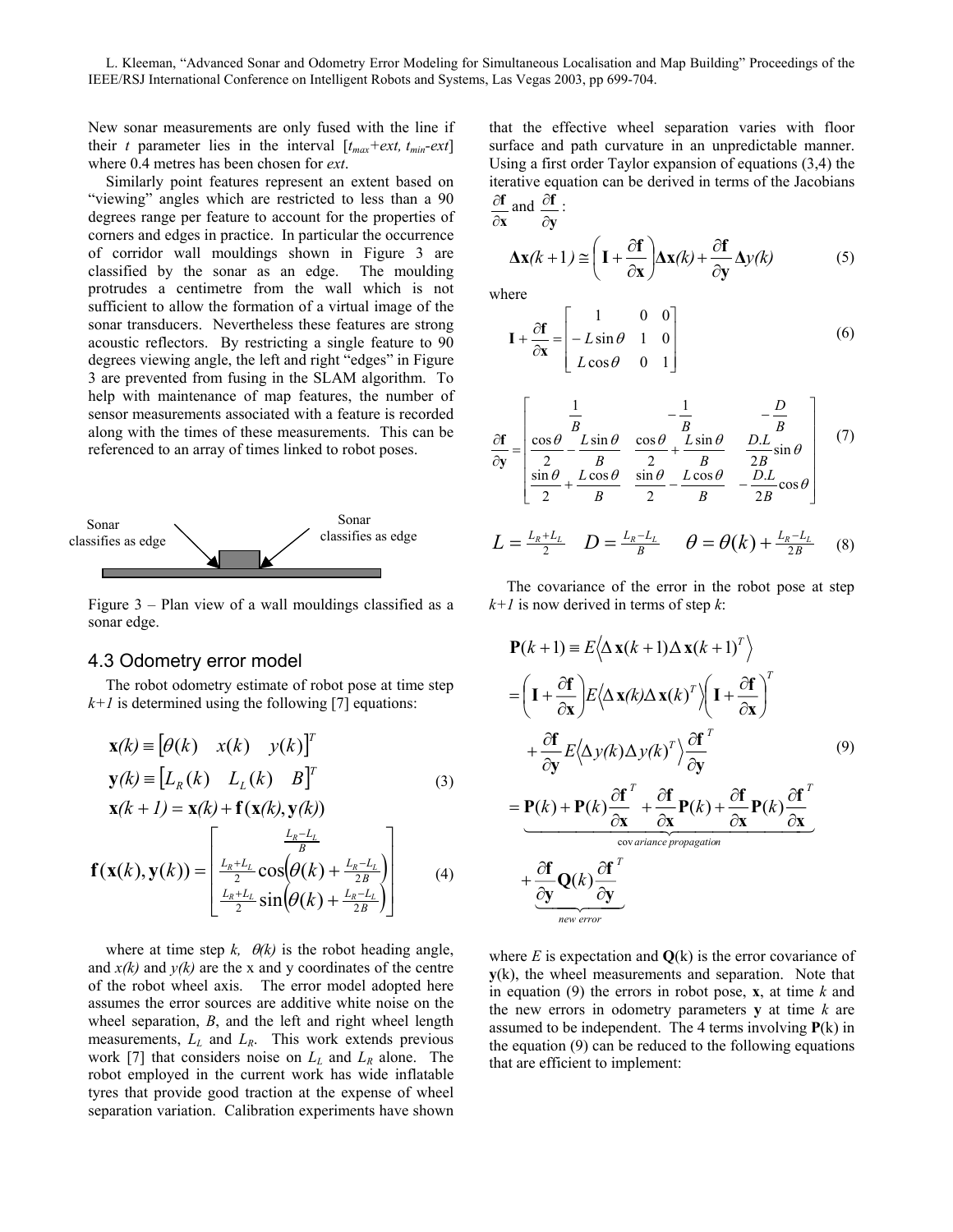$$
p'_{33}(k+1) = p_{33}(k) + 2L.c.p_{31}(k) + L^2c^2 p_{11}(k)
$$
  
\n
$$
p'_{23}(k+1) = p'_{32}(k+1) = p_{23}(k) + L.c.p_{12}(k)
$$
  
\n
$$
-L.s.p_{31}(k) - L^2s.c.p_{11}(k)
$$
  
\n
$$
p'_{22}(k+1) = p_{22}(k) - 2L.s.p_{12}(k) + L^2s^2 p_{11}(k)
$$
  
\n
$$
p'_{13}(k+1) = p'_{31}(k+1) = p_{13}(k) + L.c.p_{11}(k)
$$
  
\n
$$
p'_{12}(k+1) = p'_{21}(k+1) = p_{12}(k) - L.s.p_{11}(k)
$$
  
\n
$$
p'_{11}(k+1) = p_{11}(k)
$$

where **P**=  $[p_{ii}]$  and  $c = cos(\theta)$  and  $s = sin(\theta)$ . Note that if the above equations are implemented in the order shown, the covariance entries can be update in situ. The primes (') indicate that the remaining term involving **Q**(k) in equation (9) needs to be included before the final covariance **P** is obtained. The errors in  $L_R$ ,  $L_L$  and *B* are assumed to be independent:

$$
Q = \begin{bmatrix} \sigma_R^{-2} & 0 & 0 \\ 0 & \sigma_L^{-2} & 0 \\ 0 & 0 & \sigma_B^{-2} \end{bmatrix}
$$
 (11)

Expanding the final term in equation (9) results in the covariance update equations:

$$
p_{11}(k + 1) = p'_{11}(k + 1) + \frac{\sigma_R^2}{B^2} + \frac{\sigma_L^2}{B^2} + \frac{D^2}{B^2}\sigma_B^2
$$
  
\n
$$
p_{12}(k + 1) = p'_{12}(k + 1) + \left(\frac{c}{2B} - \frac{Ls}{B^2}\right)\sigma_R^2
$$
  
\n
$$
-\left(\frac{c}{2B} + \frac{Ls}{B^2}\right)\sigma_L^2 - \frac{D^2Ls}{2B^2}\sigma_B^2
$$
  
\n
$$
p_{13}(k + 1) = p'_{13}(k + 1) + \left(\frac{s}{2B} + \frac{Lc}{B^2}\right)\sigma_R^2
$$
  
\n
$$
-\left(\frac{s}{2B} - \frac{Lc}{B^2}\right)\sigma_L^2 + \frac{D^2Lc}{2B^2}\sigma_B^2
$$
  
\n
$$
p_{22}(k + 1) = p'_{22}(k + 1) + \left(\frac{c}{2} - \frac{Ls}{B}\right)^2\sigma_R^2
$$
  
\n
$$
+\left(\frac{c}{2} + \frac{Ls}{B}\right)^2\sigma_L^2 + \left(\frac{D.Ls}{2B}\right)^2\sigma_B^2
$$
  
\n
$$
p_{23}(k + 1) = p'_{23}(k + 1) + \left(\frac{c}{2} - \frac{Ls}{B}\right)\left(\frac{s}{2} + \frac{Lc}{B}\right)\sigma_R^2
$$
  
\n
$$
+\left(\frac{c}{2} + \frac{Ls}{B}\right)\left(\frac{s}{2} - \frac{Lc}{B}\right)\sigma_L^2 - \left(\frac{D.L}{2B}\right)^2 s.c.\sigma_B^2
$$
  
\n
$$
p_{33}(k + 1) = p'_{33}(k + 1) + \left(\frac{s}{2} + \frac{Lc}{B}\right)^2\sigma_R^2
$$
  
\n
$$
+\left(\frac{s}{2} - \frac{Lc}{B}\right)^2\sigma_L^2 + \left(\frac{D.L.c}{2B}\right)^2\sigma_R^2
$$
  
\n
$$
+\left(\frac{s}{2} - \frac{Lc}{B}\right)^2\sigma_L^2 + \left(\frac{D.L.c}{2B}\right)^2\sigma_R^2
$$

How are values determined for the variance  $\sigma_R^2$ ,  $\sigma_L^2$  and  $\sigma_B^2$ ? For a given distance or angle change, the final covariance should be independent of the number

of steps to traverse a path. To find a value for  $\sigma_B^2$ , consider the  $p_{11}$  (ie angle variance) additive term in the above equation when  $\sigma_R^2 = \sigma_L^2 = 0$ . This term must be proportional to the absolute value of the angle change *D* in order to produce a consistent sum for different step sizes*.*  Therefore a proportionality constant *k* is introduced to give:

$$
\frac{D^2}{B^2} {\sigma_B}^2 = k|D| \Rightarrow {\sigma_B}^2 = \frac{k.B^2}{|D|} \tag{13}
$$

Let *A* be the angle error standard deviation introduced by noise on the wheel separation parameter *B* for a full  $2\pi$ revolution of the robot in one step*,* then

$$
\frac{(2\pi)^2}{B^2} \frac{k B^2}{2\pi} = A^2 \Rightarrow k = \frac{A^2}{2\pi} \text{ and therefore } \sigma_B^2 = \frac{A^2 B^2}{2\pi |D|} \tag{14}
$$

Values for  $\sigma_R^2$  and  $\sigma_L^2$  must be proportional to *L* at each step so that the total contribution of error along the path is dependent only on the path not the number of steps. To accumulate a standard deviation error *E* from 1 metre of travel,

$$
\sigma_R^2 = E^2 |L_R| \quad \text{and} \quad \sigma_L^2 = E^2 |L_L| \quad (15)
$$

Despite the apparent complexity of the covariance update equations (12), they are straightforward to implement and the C++ code to update the odometry pose and covariance runs in under 5 usec on a 850 MHz Pentium. This represents about 0.5 % computational loading since the odometry estimate and error covariance is updated every 10 msec.

### 4.4 Sonar error covariance model

The sonar error model estimates the covariance of errors in sonar range and bearing measurements. The error model depends on the feature type. Measurement of edges are less reliable than plane and corner feature types, due to two factors: (i) reduced echo amplitude and (ii) clutter is more common. Therefore a more conservative error model is adopted for edge features. The range and bearing measurements are assumed to be independent [15]. The sonar error model needs to take into consideration vibrations and swaying of the robotic platform that are not seen by odometry. These errors can be significant compared to the stationary robot errors and the sonar model adopted is necessarily conservative:

$$
\mathbf{z} = [angle(radians) \quad TOF(seconds)]^T
$$
\n
$$
\mathbf{R} = scale * \begin{bmatrix} (1.0 \text{degree} \times \frac{\pi}{180})^2 & 0\\ 0 & (2 \times 0.002 \text{ metres range}/c)^2 \end{bmatrix}
$$
\n(16)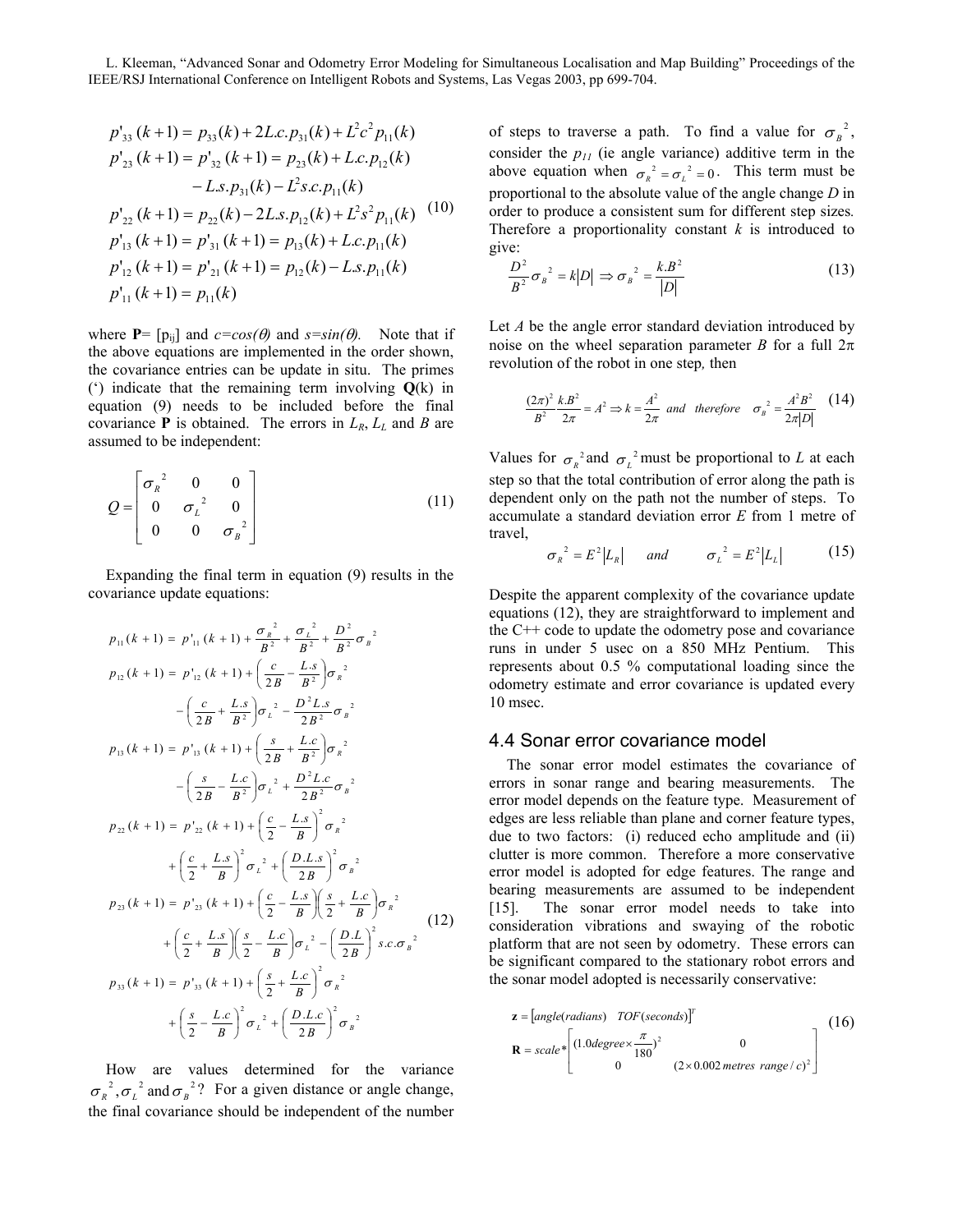where *scale* is *maximum{1,range(in metres)}* for edges and *1* for corners and planes.

# 4.5 Measurement to Feature Association

New measurements can either generate a new map feature or be fused to existing map features. In the latter case the measurement improves the robot pose and the accuracy of the feature pose and possibly increases the extent of the feature. In the Kalman filter all error covariance and cross covariance matrices are affected by the fusion of a measurement and the processing complexity of the operation increases with  $n^2$  unless the map is divided into submaps [5,4,13].

The decision of which feature, if any, a measurement should be fused with is called the association problem. Incorrect associations can cause gross errors in the map and even divergence of SLAM. Failure to associate a measurement with its genuine feature results in suboptimal robot localisation and feature errors and possibly the duplication or shadowing of future map features displaced in position and angle. Association must satisfy:

- 1. The feature and measurement classifications agree (ie plane, corner or edge)
- 2. The length of a line is extended by less than 0.4 metres.
- 3. For a point feature, the viewing angle to the centre of previous viewing angles is less than 30 degrees.
- 4. The measurement satisfies a standard validation gate condition for a Kalman filter [14] for one and only one feature.

If one of the conditions 1, 2 or 3 are not satisfied and the measurement does not fall into any validation gate, a new feature is initiated. If the measurement falls into more than one feature's validation gate, the measurement is ignored.

# *5 Calibration of Odometry and Sonar*

The pneumatic tyres require odometry calibration to be performed frequently. Calibration of the sonar position in the robot coordinate frame and the speed of sound is a byproduct of this technique. Sonar and odometry measurements are collected for a robot maneuver that allows both sonar sensors to observe a dozen uncluttered features over a few minutes with the robot moving forward turning and retracing its path several times as shown in Figure 4. In order to determine the speed of sound and provide a distance reference for odometry, the distance between two parallel planes is measured and used as a constraint during minimisation of a cost function. The cost function is the sum of square differences between expected measurements and real measurements based on average feature positions and odometry. Special care is taken in choosing the form of the parameters and

their order to decouple the minimisation of cost between parameters. For example  $c$  is optimised first since this affects sonar features perpendicular to robot motion, and then  $(R_R+R_L)/c$  which affects features in line with robot motion only. Other parameters of odometry and sonar follow:



Figure 4 – The robot map data used for calibration of odometry, speed of sound and sonar pose on the robot.

# *6 Results*

Figures 4 and 5 show the results of SLAM experiments where the robot was travelling at less than 0.1 m/s in order to produce dense maps. These maps can be processed in real time since less than 200 features typically are present. Measurement innovations produced by the Kalman filter are usually less than a 0.01 m and 0.01 radians except when features not seen for a considerable time are encountered. In figure 5, phantom features are observed outside the physical corridor due to multi-path echoes. These do not present a problem for SLAM unless the map is used for navigation. In that case techniques exist to allow detection of these features [6].

# *7 Conclusions and Future Work*

Two advanced sonar systems combined with a new odometry error model have been shown to produce high quality sonar feature maps with a Kalman filter SLAM approach. This work highlights the benefits of accurate and appropriate sensor information that circumvents higher level sophisticated hypothesis formation over extended time periods that is necessary to associate and classify with conventional Polaroid ranging module sonar